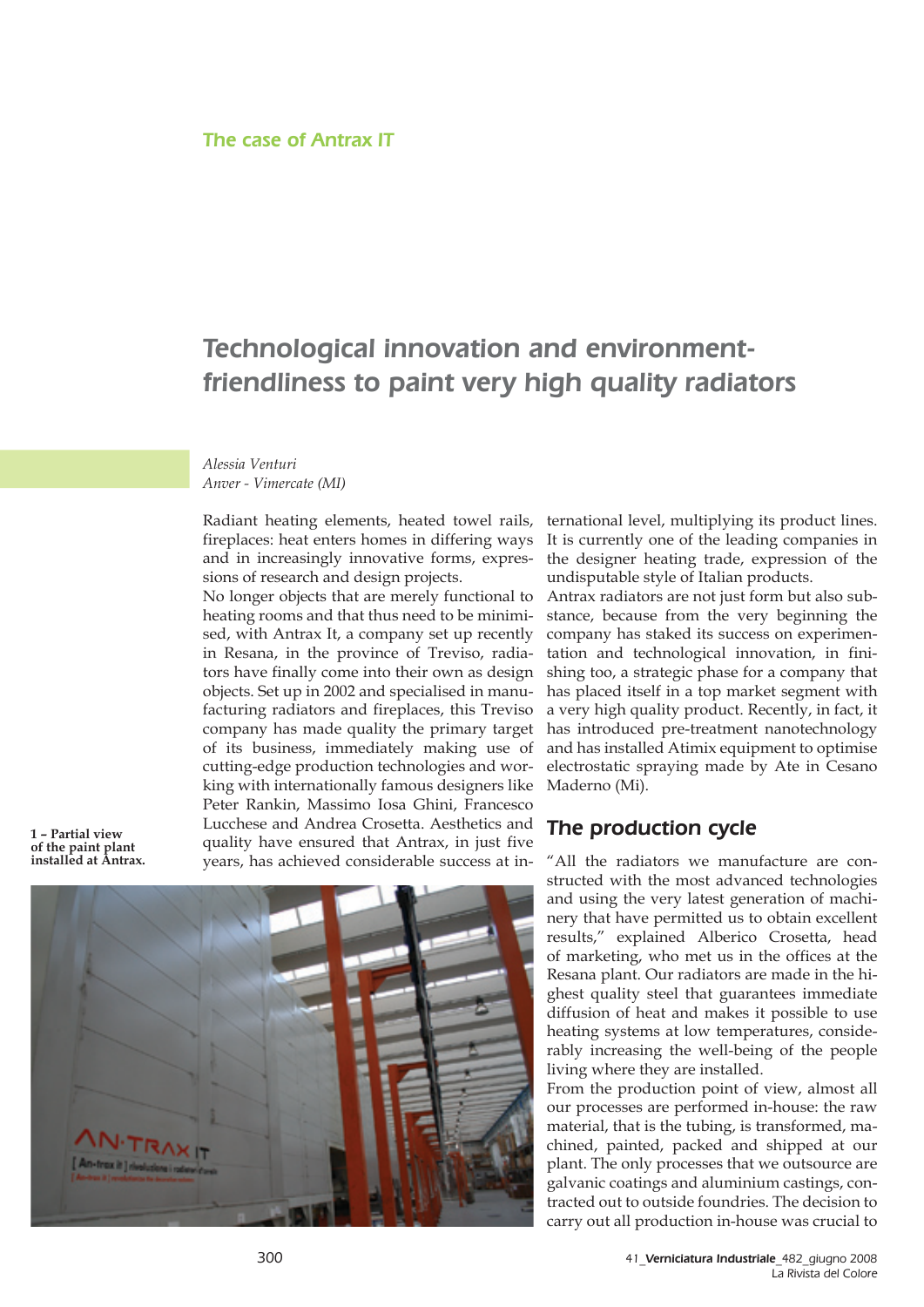keeping production and the quality of the products under constant control.

Given our policy for design and quality, we could not rely on low cost foreign workers, as can those who choose to make standard items, because our quality, in addition to the product itself, is based to large extent on service: for example, we guarantee very short delivery times despite the extreme personalisation of our products. For this reason, we do not fear international competition."

Nanotechnology pre-treatment

In 2007 Antrax replaced its old finishing systems, modified and improved the paint system (fig. 1), replacing the phosphate treatments – highly pollutant – with the introduction of nanotechnology (fig. 2 and 3). "We are the first Italian company in this industry to have introduced this technology," explained Luigi Crosetta, head of production, "contrary to the opinion of those who thought that phosphate pre-treatment had achieved the highest level of quality, the use of nanotechnologies has brought a great many quality, environmental and ethical as well as industrial advantages."

Introduction of nanotech products, in fact, has brought with it immediate positive visible changes, for example:

- $\Box$  improved pre-treatment cycle quality
- $\Box$  low process costs
- $\Box$  more simple operation

 $\Box$  excellent performance results without any production waste

 $\Box$  elimination of environmental impact.

"It is important to underline precisely this last aspect," continued Luigi Crosetta, "great care for environmental protection and friendliness. The new equipment permits us to work without producing phosphates, sludge, heavy metals, nitrites and nitrates, all pollutants that are difficult to dispose of. In a highly competitive and constantly evolving market it is vital that a company should aim to achieve its targets while maintaining a correct ethical attitude, complying with all the social, moral and environmental values that today play an increasingly important role, considering above all that radiators are in themselves very eco-friendly products because they can be 90% recycled."

## The finishing cycle

As already mentioned, the finishing phase is essential both to the final appearance and to the life of radiators.

The painting cycle comprises the following phases:



 $\Box$  degreasing  $\Box$  two rinses  $\Box$  rinse with demineralised water  $\Box$  nanotechnology conversion treatment  $\Box$  rinse with demineralised water at ambient temperature



**2 – Entry of radiators into the nanotech pre-treatment tunnel.**

**3 – Exit of radiators after drying and before entering the booth.**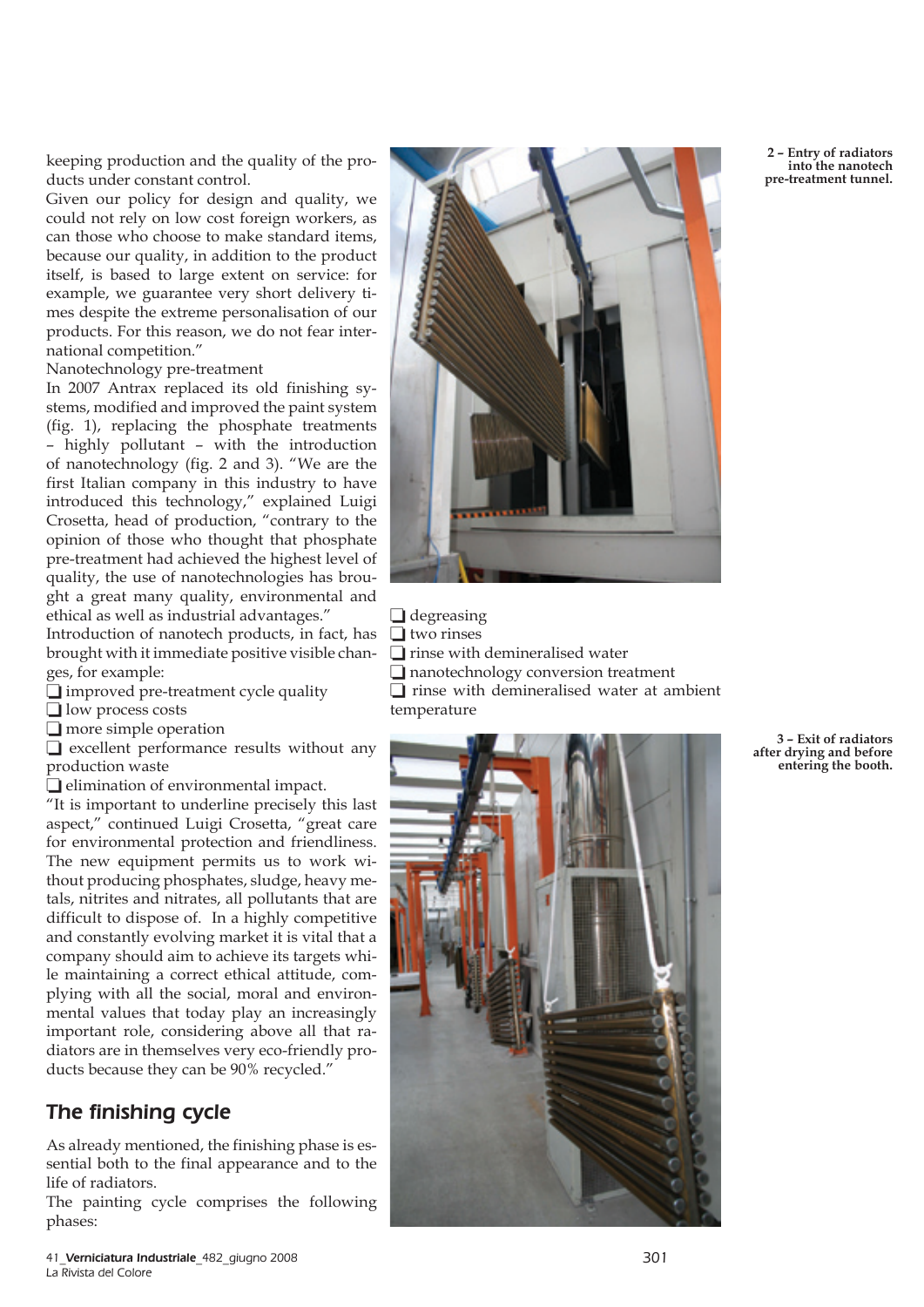**4 – The Atimix equipment installed in one of the two manual powder coating booths.**



 $\Box$  oven drying at 120 $\degree$ C

 $\Box$  manual painting with high quality polyester powders

 $\Box$  baking in a hot air bell oven at 180-200 °C.

The range of colours offers a choice of over 200 shades: 45 or so shown on the colour chart, and extra shades that can be chosen from the RAL range, according to availability of powders on the market, or metallic and wrinkle effects and so forth.

A single coat of powder paint is applied manually with manual colour change, despite the high range of finishes offered, because the company does not generally make standard models, but works to order, without a warehouse, and the whole cycle is custom-managed, even where large-sized lots for building sites are concerned. Colour change is manual because the company principally paints small lots.

"Even though we supply highly personalised products to most of our customers," said Crosetta, "we also have some standard products which, in any case, have a much higher quality than those of our competitors, 90% of whose production is standard. For us, however, standard products are only a very small part of our business; our forte is flexibility, especially with regard to colour and size.

Our paint plant is certainly oversized as compared to our production capacity; it is currently To give a practical example, there was a metal-

used only two days a week, so it does not work in a continuous process. When it was designed, we planned ahead for the company's growth potential: we currently have 3 production lines while the paint plant could cope with up to 8 production lines. The investment was made because it is the painting that guarantees the quality of the finished products giving them added value, and above all we sell product quality linked to service."

## **Optimisation** of electrostatic spraying

Another innovation that aimed to further increase product quality was the introduction of equipment to optimise electrostatic spraying, more specifically Atimix by ATE. "Painting radiators is not easy," explained Luigi Crosetta, "both due to shapes that are sometimes rather "intricate" and due to parts that are difficult to reach, that is the welds. The Faraday cage effect impaired the quality of the film, because the powder accumulated on the outer parts of the articles, impeding the uniformity of the paint because where it is thicker the powder tends to produce a textured finish. This effect, moreover, was much more accentuated when applying metallic paints, which react more strongly to electrostatic charges. Additionally, the most difficult part to paint was the weld to the manifold, where the paint film was often very thin due to the difficulty of reaching the weld itself: this problem did not regard just the appearance, therefore, but also the life of the radiator, because where the film is too thin, the radiator may rust."

"Our primary need with regard to quality of the aesthetics and performance," Crosetta went on to explain, "was to guarantee a minimum thickness of 70/80 microns without differences between inner and outer surfaces. We therefore decided to install Atimix (fig. 4), after a free trial that convinced us because of the remarkable results both when applying coloured paint with Corona spray guns and when applying white with Tribo spray guns. We obtained good results in terms of savings on powder (around 10- 15% with Tribo guns, a little more with Corona guns / colours, because Corona spray guns use a higher static current and therefore can make better use of Atimix's yield) because the powder is no longer dispersed inside the booth, but is all directed onto the product to be painted, despite the fact we use stainless steel booths which strongly attract the charged particles.